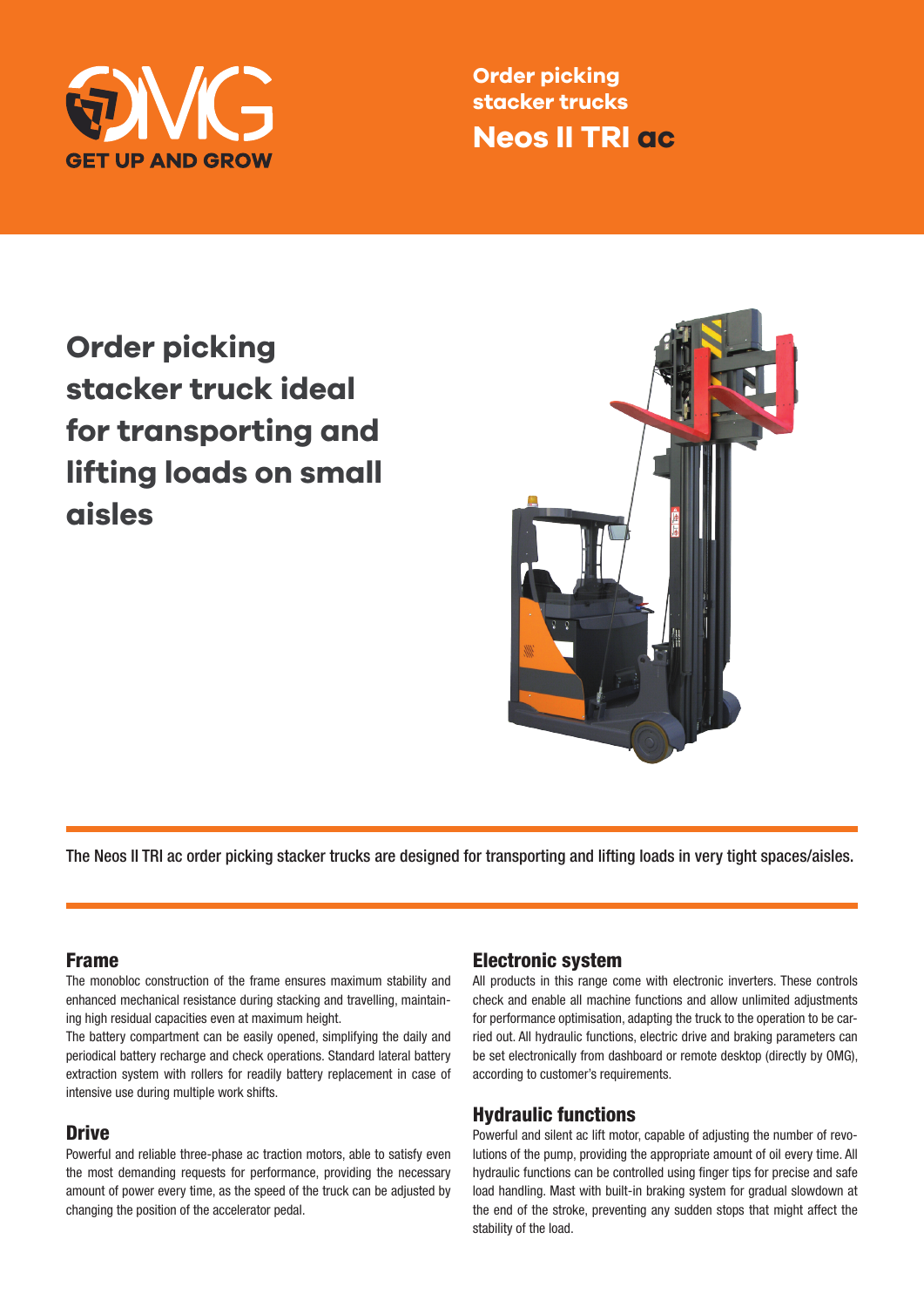## Masts

The masts made of cold extruded profiles highly resistant to twisting and bending are available in the following versions:

• triplex masts with high overall free lift and lift capacities from 7,500 to 9,000 mm and above (on request);

## Operator's compartment

- fabric seat adjustable in depth and height;
- depth adjustable steering wheel;
- non-slip footrest;
- LCD display showing the most important operating data:
	- parking brake indicator;
	- warning lights (neutral position, controller overheating, motor overheating);
	- operating hours timer
	- travel speed display;
- 

All hydraulic functions can be controlled using proportional finger tips for precise and safe load handling.

#### • speed limiter "ON" indicator (tortoise button);

- various operating modes E/S/H, E=economy S=standard H=super;
- battery level indicator.

## Braking system

Independent braking systems available on all the products in this range:

- regenerative braking by reversing the running direction;
- regenerative braking by releasing the accelerator pedal;
- electromagnetic parking brake on the drive wheel;
- hydraulic braking on load wheels.

# Finger tip (standard)

## Mono-joystick (optional)

The mono-joystick controls all hydraulic functions of the machine.





## Inductive guide system (wire guide)

The OMG Neos II TRI ac may be equipped with an inductive guide system (wire quide)

Using special detectors mounted on the chassis, the unit is safely guided along the entire lane, within a predetermined path.

Along with the detectors system, it is available a line driver and one or more magnets for automatic slow down and stop at the end of the aisle

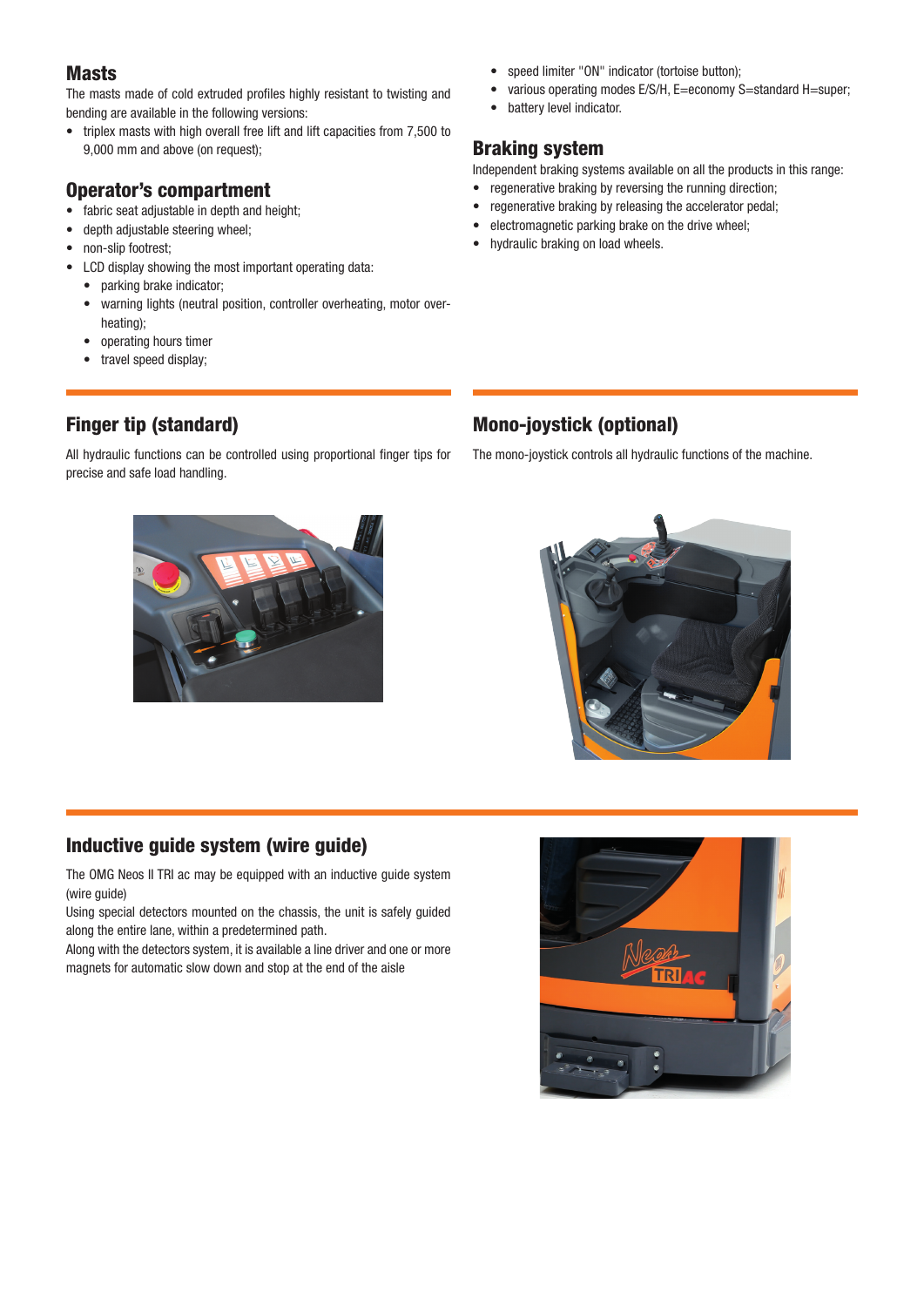|                    | Capacities: |                |                |                   |                         |                |  |
|--------------------|-------------|----------------|----------------|-------------------|-------------------------|----------------|--|
| <b>Description</b> |             | Lowered        | <b>Forks</b>   | <b>Total lift</b> | Extended<br>mast height | $(t)$ c=600 mm |  |
|                    |             | mast height    | stroke         |                   |                         | Neos II TRI ac |  |
|                    |             | h <sub>1</sub> | h <sub>3</sub> | $h3 + S$          | h4                      |                |  |
| <b>Triplex</b>     | mm          | 3,600          | 7,420          | 7,500             | 8,600                   | 1.0            |  |
|                    | mm          | 4,100          | 8,920          | 9,000             | 10,100                  | 1.0            |  |

|    | load / pallet size |       |              |       |     |    |                |     |      |       |       |       |
|----|--------------------|-------|--------------|-------|-----|----|----------------|-----|------|-------|-------|-------|
|    | depth              | width | picking side |       |     |    | h <sub>8</sub> |     |      | CP    | Ast   |       |
|    |                    |       |              |       |     |    |                |     |      |       |       |       |
| mm | 800                | 1,200 | 800          | 1,150 | 600 | 45 | 800            | 470 | 800  | 1,280 | 1,600 | 2,505 |
| mm | 1,200              | 1,000 | 1,200        | 950   | 500 |    |                | 670 | ,200 | 1,080 | 0.600 | 2,705 |
| mm | 000, 1             | 1,200 | 1,000        | .150  | 600 |    |                | 570 | 000, | 1,280 | 1,500 | 2,705 |
| mm | 1,200              | 800   | 1,200        | 750   | 400 |    |                | 670 | ,200 | 880   | 0.600 | 2,705 |